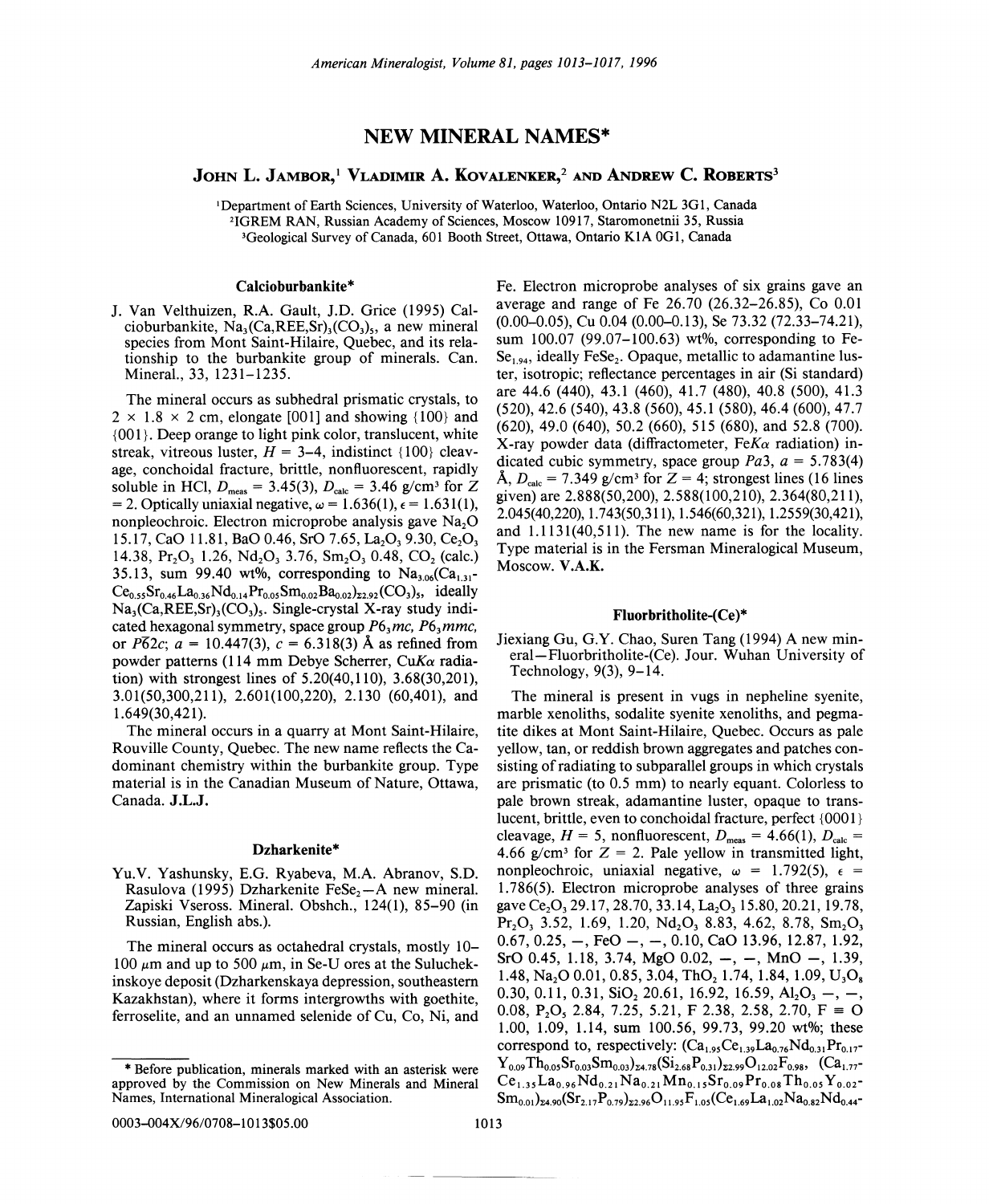$Sr_{0.30}Ca_{0.29}Mn_{0.17}Y_{0.09}Th_{0.03}Fe_{0.01})_{24.92}(Si_{2.32}P_{0.61})_{22.93}O_{11.81}$  $F_{1,19}$ . Single-crystal X-ray study indicated hexagonal symmetry, space group  $P6<sub>3</sub>/m$ ; for the above compositions,  $a = 9.537(5)$ ,  $9.517(5)$ ,  $9.537(6)$ ,  $c = 6.999(4)$ , 6.983(4), 7.008(5) A. Strongest lines of the powder pattern (114 mm Gandolfi,  $CuK_{\alpha}$  radiation) are 2.845(100,211). 2.822(40,112), 2.747(30,300), 1.970 (30,222), and 1.870(40,213) (corresponding to the first analysis, after heating the sample to 800°C for 3 h); for the third composition (unheated sample), 2.840(100), 2.818(30), 2.748(30), and 1.868(30).

Type material is in the Canadian Museum of Nature, Ottawa. The mineral has been described previously from other localities, and the new name has been introduced to distinguish the F-rich and OH-rich members, analogous to that for the apatite and apophyllite groups. The authors suggest that britholite-(Ce) and britholite-(Y) be renamed hydroxylbritholite-(Ce) and hydroxylbritholite- (Y). The authors also recognize that in the Mont Saint-Hilaire material the third composition given above is Carich, but no distinction is made because the structural significance of the Ca contents is not known.

Discussion. A formal proposal to the IMA concerning the renaming of britholite-(Ce) and britholite- $(Y)$  has not been made. The authors give the simplified formula of Mont Saint-Hilaire fluorbritholite-(Ce) as (REE,Ca).- $(Si, P)<sub>3</sub>O<sub>12</sub>F$ , which is a correct generalization, but the cation dominance is  $Ca > Ce > La$  for two of the samples, and Ce  $>$  La  $>$  Ca for the third; despite the authors' caution concerning the structural role of  $Ca$ , it is confusing that all of the compositions apparently pertain to fluorbritholite-(Ce). J.L.J.

#### Odintsovite\*

A.A. Konev, E.I. Vorobjev, A.N. Saposhnikov, L.R. Piskunov, Z.F. Ushchapovskaya (1995) Odintsovite- $K_2Na_4Ca_3Ti_2Be_4Si_{12}O_{38}-A$  new mineral from the Murunsky massif. Zapiski Vseross. Mineral. Obshch., 124(5), 92-96 (in Russian).

The mineral was abstracted as unnamed K<sub>2</sub>(Na,Li)<sub>4</sub>Ca<sub>3</sub>Ti<sub>2</sub>Be<sub>4</sub>Si<sub>12</sub>O<sub>38</sub> in *Am. Mineral.*, 80, p. 1332 (1995). The X-ray powder pattern (57 mm Debye-Scherrer, Fe $K_{\alpha}$  radiation) was indexed with  $a = 12.778(4)$ ,  $b =$ 14.343(3),  $c = 33.69(1)$  Å; strongest lines are 9.23(90,111), 4.15(10,224,133),3.30(100,044),3.16(100,228),2.53 (100,1.3.11),2.42(100,157,2.2.12), 1.668(80,4.6.10), 1.632(80, 7 19,3.5. 15), 1.582(90,662), and 1.309 (80,937,6.4.18). The new name is for M.M. Odintsova. Type material is in the Fersman Mineralogical Museum, Moscow. J.L.J.

## Orthowalpurgite\*

W. Krause, H. Effenberger, F. Brandstätter (1995) Orthowalpurgite,  $(UO<sub>2</sub>)Bi<sub>4</sub>O<sub>4</sub>(AsO<sub>4</sub>)<sub>2</sub>·2H<sub>2</sub>O$ , a new mineral from the Black Forest, Germany. Eur. Jour. Mineral., 7, 1313-1324.

Electron microprobe analysis gave UO<sub>3</sub> 17.86, Bi<sub>2</sub>O<sub>3</sub> 64.21, As<sub>2</sub>O<sub>5</sub> 16.11, H<sub>2</sub>O (calc.) 2.43, sum 100.61 wt%, corresponding to  $(UO<sub>2</sub>)<sub>0.92</sub>Bi<sub>4.06</sub>O<sub>3.89</sub>(AsO<sub>4</sub>)<sub>2.07</sub>·1.99H<sub>2</sub>O.$ Occurs as transparent yellow crystals, to 0.3 mm, that form fan-shaped aggregates to 1 mm. Crystals are tabular on  $\{010\}$ , commonly elongate [100], with forms  $\{010\}$ ,  $\{001\}$ ,  $\{100\}$ , and  $\{104\}$ . Pale yellow streak, adamantine luster,  $H = 4\frac{1}{2}$ ,  $VHN_{25} = 330$ , nonfluorescent, brittle, conchoidal fracture, indistinct {OOI} cleavage, soluble in warm, dilute HCl,  $D_{\text{calc}} = 6.51$  g/cm<sup>3</sup> for  $Z = 4$ . Optically biaxial negative,  $\alpha = 1.91(2)$ ,  $\beta = 2.00(2)$ ,  $\gamma_{\text{calc}} = 2.05$ , 2*V*  $= 70(3)$ °, nonpleochroic,  $X = c$ ,  $Y = a$ ,  $Z = b$ . Singlecrystal X-ray structure study  $(R = 0.080)$  indicated orthorhombic symmetry, space group *Pbcm*,  $a = 5.492(1)$ ,  $b = 13.324(2)$ ,  $c = 20.685(3)$  Å as refined from a powder pattern (diffractometer,  $CuK\alpha$  radiation) with strongest lines of 10.354(94,002), 5.610(40,022), 3.277(56,124,132), 3.208(100,115), 3.088(76,133), 2.999(50,043), and 2.852( 46,134,116).

The mineral is associated with preisingerite, quartz, and anatase on a specimen from the dump of the Schmiedestollen, Wittichen, Germany. The new name alludes to the orthorhombic symmetry and the relationship to walpurgite (triclinic). Type material is in the Institut fur Mineralogie, Ruhr-Universität Bochum, Germany. J.L.J.

## Sabelliite\*

- F. Olmi, A. Santucci, R. Trosti-Ferroni (1995) Sabelliite, a new copper-zinc arsenate-antimonate mineral from Sardinia, Italy. Eur. Jour. Mineral., 7, 1325-1330.
- F. Olmi, C. Sabelli, R. Trosti-Ferroni (1995) The crystal structure ofsabelliite. Eur. Jour. Mineral., 7, 1331-1337.

The mineral occurs as emerald-green crystals that are tabular {001} and rounded, having the shape of a coin. Individuals are up to 200  $\mu$ m across and 15  $\mu$ m thick; clusters rarely exceed 400  $\mu$ m. Transparent, adamantine luster, light green streak, brittle, no cleavage,  $H = 4\frac{1}{2}$ , *VHN*<sub>15</sub> = 386 (322–469), nonfluorescent,  $D_{\text{calc}}$  = 4.65 g/cm<sup>3</sup> for  $Z = 3$ . Optically uniaxial negative,  $\omega = 1.802(2)$ ,  $\epsilon =$ 1.797(2), nonpleochroic. Electron microprobe analyses of four crystals gave a mean of Cu 34.80, Zn 15.65, Si 0.33, As 15.04, Sb 4.96, O 28.00, H<sub>calc</sub> 0.67, sum 99.45 wt%, corresponding to  $Cu_{2.19}Zn_{0.96} (As_{0.80}Sb_{0.16}Si_{0.05})_{21.01}O_{4.31}$ - $(OH)_{2.69}$ , ideally  $(Cu,Zn)$ ,  $Zn[(As,Sb)O<sub>4</sub>](OH)$ <sub>3</sub>. Singlecrystal X-ray structure study  $(R = 0.046)$  indicated trigonal symmetry, space group  $\overline{P3}$ ;  $a = 8.201(1)$ ,  $c = 7.315(1)$ A as refined from a Gandolfi powder pattern (114 mm camera,  $CuK\alpha$  radiation) with strongest lines of 4.11(55,110),2.522(100,121),2.166(88,122), 1.805 (92,123), 1.550(100,410), 1.513(85,124), and 1.320 (55,241).

The mineral is associated with theisite, malachite, azurite, and tetrahedrite in quartz near the abandoned Is Murvonis fluorite mine, Domusnovas, Sardinia; also reported to occur in mine dumps near Schwaz, Austria. The new name is for C. Sabelli of the Consiglio Nazional delle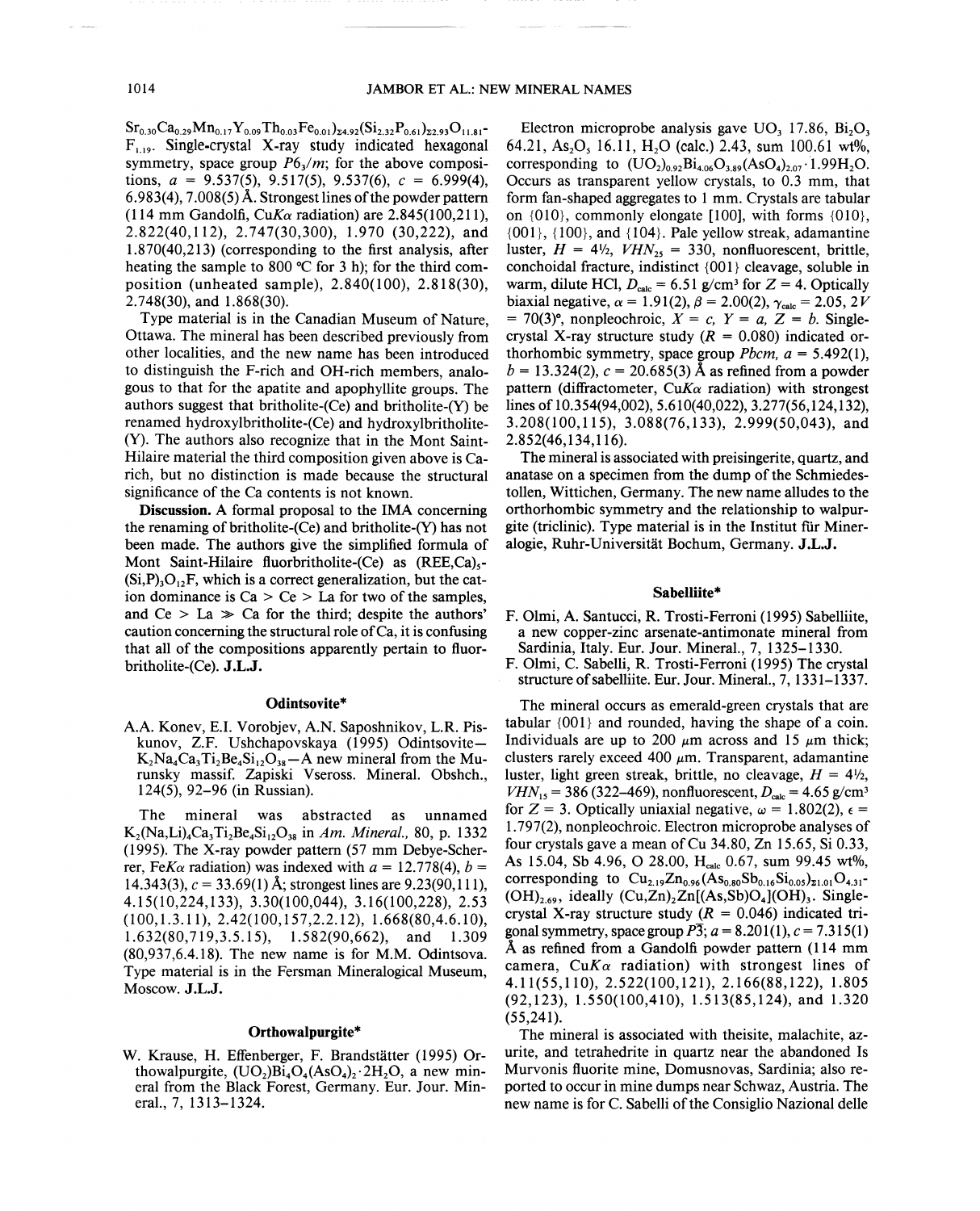Ricerche. Type material is in the Museum of Natural History of the University of Florence, Italy. J.L.J.

#### Stalderite\*

S. Graeser, H. Schwander, R. Wulf, A. Edenharter (1995) Stalderite TlCu(Zn,Fe,Hg)<sub>2</sub>As<sub>2</sub>S<sub>6</sub> $-A$  new mineral related to routhierite: Description and crystal structure determination. Schweiz. Mineral. Petrogr. Mitt., 75, 337-345.

The mean of three electron microprobe analyses gave TI 25.80, Cu 7.20, Ag 0.23, Pb 2.25, Zn 9.16, Fe 30.2, Hg 8.90, As 18.48, S 24.48, sum 99.52 wt%, corresponding to  $Tl_{1.02}Cu_{0.91}(Zn_{1.13}Fe_{0.44}Hg_{0.36})_{\Sigma1.93}As_{1.99}S_{6.16}$ . Occurs as black, euhedral, pseudoisometric crystals to 0.5 mm, showing  $\{110\}$ ,  $\{100\}$ ,  $\{101\}$ ,  $\{112\}$ , and  $\{121\}$ ; metallic luster, blue to red slight tarnish, opaque,  $H = 3\frac{1}{2} - 4$ ,  $VHN_{10}$  $= 132-138$ , brittle, uneven fracture, no cleavage, brownred streak,  $D_{\text{calc}} = 4.97 \text{ g/cm}^3$  for  $Z = 4$ . Grayish white in reflected light, no bireflectance, very weak anisotropism, rare deep red internal reflection; reflectance percentages (WTiC standard, air) are 27.0-30.5 (480 nm), 27.0-28.0 (546), 25.0-27.0 (589), and 24.4-25.5 (656). Singlecrystal X-ray and synchrotron structure study  $(R = 0.047)$ indicated tetragonal symmetry, space group  $I\overline{4}2m$ ;  $a =$ 9.855(3),  $c = 10.937(7)$  Å, as refined from a Debye-Scherrer powder pattern (114 mm, *FeKa* radiation) with strongest lines of 4.086(51,211), 3.417(34,103), 1.940(100,222), 2.541(20,114), 2.436(39,303), 1.8060 (22,521), and 1.7431(23,440).

The mineral, which is the Zn analog of routhierite, is associated with other TI and As minerals such as hutchinsonite, hatchite, realgar, and orpiment in druses in Triassic dolomite at Lengenbach, Binntal, Switzerland. The new name is for H.A. Stalder (b. 1925) of the Natural History Museum of Berne. Type material is in the Natural History Museum and Mineralogical Institute, University of Basel, Switzerland.

Discussion. A preliminary description was abstracted in *Am. Mineral.,* 78, p. 846, 1993. J.L.J.

#### Manganoan taenite

M.E. Generalov, G.F. Tananaeva, S.F. Glovatskikh (1995) The manganese analog of taenite from natural mineral associations. Doklady Akad. Nauk., 341(4) 511-515 (in Russian).

The mineral occurs as lamellar grains, up to 0.8 mm long, in eruptive breccia at South Primorie, Russia, and as a high-temperature exhalative product at the Bolshoy Tolbachik volcano, Kamchatka, Russia. Electron microprobe analysis (mean for six grains) gave Fe 83.91, Mn 13.01 (range 11.82-15.17), Cr 0.24, Si 0.73, sum 97.90 wt%, corresponding to Fe<sub>6</sub>Mn. Opaque, metallic luster,  $VHN =$ 780-860, white in reflected light, isotropic. Reflectance percentages in air are given in 20 nm steps from 420 to 700 nm. The X-ray powder pattern (South Primorie) has lines at 2.10(100,111), 1.821(70,200), 1.285(50,220), 1.094(60,311), and 1.046 A (40,220), corresponding to a cubic cell, space group  $Fm3m$ ,  $a = 3.63(1)$  Å.

Discussion. The formula of taenite is generally written as (Fe,Ni); the formula of the Tolbachik mineral is (Fe,Mn), which is manganoan taenite rather than the Mn analog of taenite. V.A.K.

## Viaeneite\*

H. Kucha, W. Osuch, J. Elsen (1995) Calculation and refinement of cell parameters of viaeneite from electron diffraction patterns. Neues Jahrb. Mineral. Mon., 433- 443.

The mineral occurs as polycrystalline aggregates to 200  $\mu$ m, in which individual crystallites are  $\leq 30 \mu$ m. The formula determined by electron microprobe analysis (not given except for Pb 3.80–4.40) is  $(FePb)<sub>4</sub>S<sub>8</sub>O<sub>4</sub>$ . Yellow color,  $VHN_{200} = 252$ ,  $D_{\text{meas}} = 3.81$ ,  $D_{\text{calc}} = 3.65$  g/cm<sup>3</sup>. In reflected light, distinct pleochroism and strongly anisotropic, reflectance 23.8-36.8% in air at 546 nm. Electron diffraction patterns indicated a monoclinic cell, with *a =* 9.717(8),  $b = 7.280(6)$ ,  $c = 6.559(7)$  Å,  $\beta = 95.00(3)$ ° as refined from a Gandolfi pattern  $(C_0K_\alpha$  radiation) with strongest lines of  $3.43(50,120)$ ,  $2.709(100,22\overline{1})$ ,  $2.419$ (80,400), 2.323(70,122), 1.92(60,203), 1.758(80,511,041), and  $1.595(50, 11\overline{4}0.014)$ . The new name is for W. Viaene of the Afdeling fysico-chemische geologie, Katholieke Universiteit, Leuven, Belgium. Type material is in the Specimen Library of the Katholieke Universiteit, Leuven, and in the Faculty of Geology, Academy of Mining and Metallurgy, Krakow, Poland.

Discussion. The locality is not given. A more complete description is reported by the authors to be in press, but the description should have preceded this paper. J.L.J.

## Zlatogorite\*

E.M. Spiridonov, F.M. Spiridonov, Yu.K. Kabalov, N.I. Karataeva, E.V. Skokova (1995) Zlatogorite CuNi- $Sb<sub>2</sub> - A$  new mineral from the listwanite in rodingite at the Zolotaya Gora deposit (Middle Ural). Vestnik Moscow Univ., ser. 4, no. 5, 57–64 (in Russian).

Electron microprobe analysis of 24 grains gave an average and range of Cu 17.31 (14.50-18.94), Ni 16.02 (13.79-17.96), Co 0.18 (tr.-0.62), Fe 0.23 (tr.-2.57), Sb 65.22 (62.11-65.75), As 0.84 (0.24-3.82), sum 99.80 wt%, corresponding to  $Cu_{0.991}(Ni_{0.993}Co_{0.011}Fe_{0.015})_{21.019}(Sb_{1.949} \text{As}_{0.041}$ <sub>21.990</sub>, ideally CuNiSb<sub>2</sub>. Occurs as round to short prismatic inclusions to 0.3 mm in native antimony, and as monomineralic aggregates to 2 mm; silver-white color, opaque, metallic luster,  $VHN_{50} = 283$  (195-340),  $D_{\text{meas}} =$ 8.21(6),  $D_{\text{calc}} = 8.269$  g/cm<sup>3</sup> for  $Z = 1$ . Light yellow to pinkish yellow in reflected light, weak bireflectance, distinctly anisotropic; reflectance percentages in air *(Rmax*and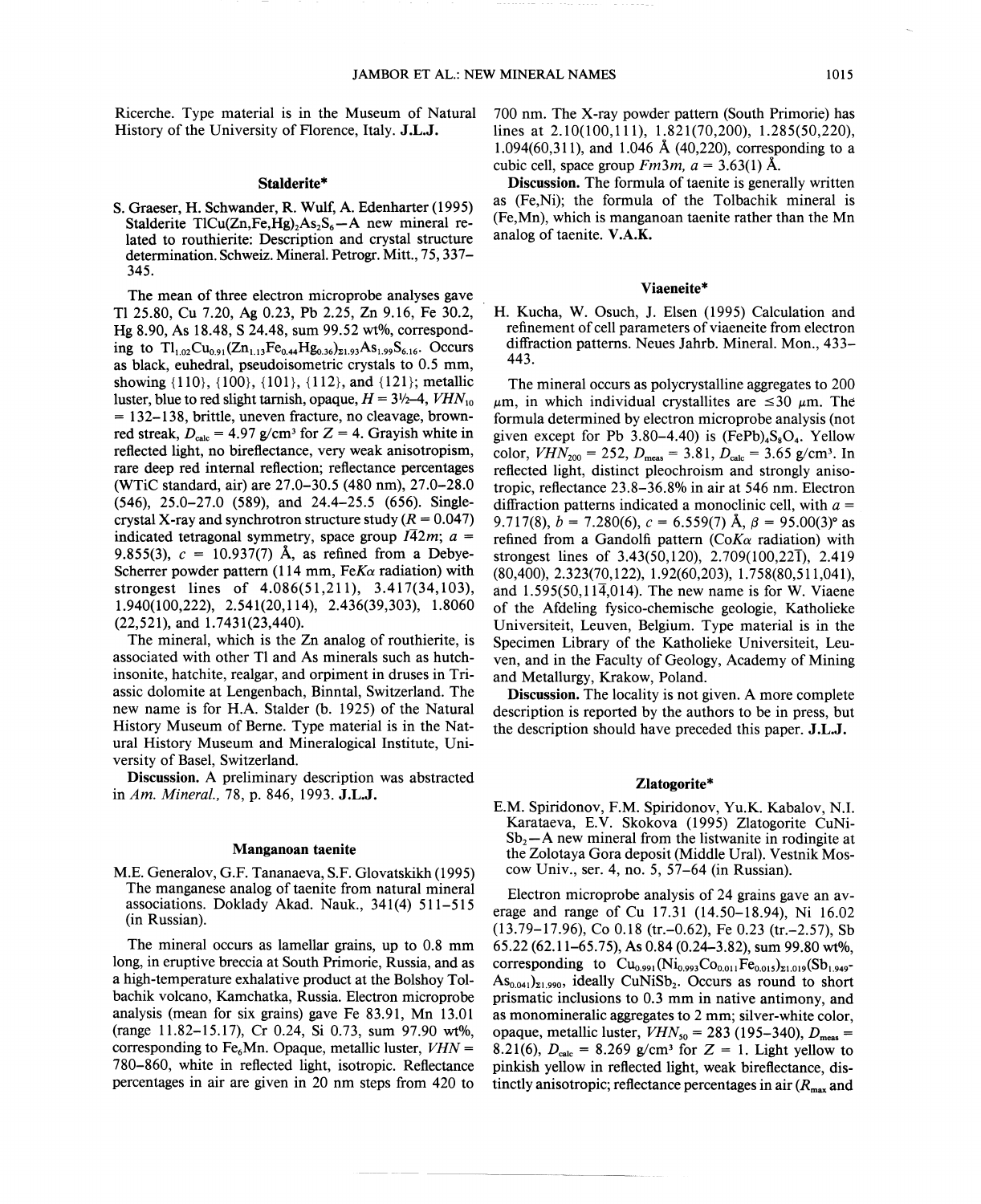*Rmin)* are 59.3-52.4 (470 nm), 63.0-56.8 (546), 65.6-60.9 (589), and  $68.6 - 64.9$  (650). Rietveld refinement  $(R_F =$ 0.035) indicated trigonal symmetry, space group,  $\overline{P3}m1$ ,  $a = 4.0489(2)$ ,  $c = 5.1358(3)$  Å. Strongest lines of the X-ray powder pattern (diffractometer, Cu radiation, 23 lines listed) are 2.901(100,101), 2.572(10,002),  $2.074(65,102)$ ,  $2.026(51,110)$ ,  $1.660(11,201)$ , and 1.284( 10,004,211).

The mineral occurs with ullmannite, gudmundite, nisbite, and cuprostibite in altered yellowish green schistose rock (listwanite) in the Zolotaya Gora deposit, from which the new name is derived. Type material is in the Fersman Mineralogical Museum, Moscow.

Discussion. A report on the crystal structure of the thenunnamed mineral was abstracted in *Am. Mineral.,* 80, p. 1076, 1995. V.A.K.

## Pt-Pd alloys

I. McDonald, *D.l.* Vaughan, M. Tredoux (1995) Platinum mineralization in quartz veins near Naboomspruit, central Transvaal. S. Afr. Tydskr. Geol., 98(2), 168-175.

Quartz veins, which transect felsites and sandstones, contain hematite, monazite, titanite, rutile, pyrite, native platinum, stibiopalladinite, and two Pt-Pd alloys.

## $(Pt, Au)_{0.66}Pd_{0.34}$

Occurs as chemically homogeneous, reniform masses to 350 mm. Electron microprobe analysis gave Pt 71.36, Pd 21.38, Au 4.38, Cu 1.34, sum 98.46 wt%, corresponding to  $\text{Pt}_{0.60}\text{Pd}_{0.33}\text{Au}_{0.04}\text{Cu}_{0.03}$ . Some of the grains are partly rimmed by  $Pt_{0.84}Pd_{0.16}$ .

#### $Pt_{0.84}Pd_{0.16}$

Occurs intimately associated with native platinum, in large reniform masses with globular to flamelike textures. Electron microprobe analysis gave Pt 87.20, Pd 9.33, Au 1.85, sum 98.38 wt%, corresponding to  $Pt_{0.82}Pd_{0.16}Au_{0.02}$ .

Discussion. X-ray study is needed to demonstrate that the phases are unique. The simplified metal ratio for  $Pt_{0.66}Pd_{0.34}$  is Pt<sub>2</sub>Pd, and Pt<sub>0.84</sub>Pd<sub>0.16</sub> is equivalent to Pt<sub>5.25</sub>Pd or  $Pt_{5.00}Pd_{0.95}$ . J.L.J.

## $(Pd, Ag)$ <sub>2</sub> $(Te, Pb, Sb, Sn)$

N.S. Rudashevsky, V.V. Knauf, N.I. Krasnova, V.N. Rudashevsky (1995) First description of gold and platinum group minerals in ores and carbonatites of alkaline-ultramafic complex (Kovdorsky massif, Russia). Zapiski Vseross. Mineral. Obshch., 124(5), 1-15 (in Russian, English abs.).

Associated with numerous other PGMs (seven Pt minerals and nine of Pd), which occur as grains up to 70  $\times$  $125 \mu m$ , is a telluride for which electron microprobe analysis gave Pd 56.2, Ag 5.5, Sb 4.6, Sn 3.5, Pb 9.4, Te 20.2, sum 99.4 wt%, corresponding to  $(Pd_{1.86}Ag_{0.18})_{z_{2.04}}(Te_{0.56} Pb_{0.16}Sb_{0.13}Sn_{0.11}$ <sub>20.96</sub>. J.L.J.

## Ag, TeS

A. Piestrzyński, S.Th. Schmidt, H. Franco (1994) Pd minerals in the Sto. Tomas II porphyry copper deposit, Tuba Benguet, Philippines. Mineral. Polonica, 25(2),  $21 - 31$ .

Electron microprobe analysis gave Ag 65.35, Te 26.61, S 6.99, Bi 1.05, sum 100.00 wt%, corresponding to  $Ag_{2.932}Te_{1.009}S_{1.034}Bi_{0.024}$ , simplified as Ag<sub>3</sub>TeS. Four grains, ranging from 2 to 18  $\mu$ m, have been observed; apparently isotropic, reflectance  $>30\%$ . The mineral is associated with argentian gold and sopcheite in a PGM-bearing porphyry copper deposit. J.L.J.

## $Cu<sub>4</sub>Pb<sub>11</sub>Bi<sub>16</sub>S<sub>37</sub>$

E. Marcoux, Y. Moelo, *1.M.* Leistel (1996) Bismuth and cobalt minerals as indicators of stringer zones to massive sulphide deposits, Iberian Pyrite Belt. Mineral. Deposita, 31, 1-26.

Electron microprobe analysis of a sulfosalt occurring in the stringer zone of the Algare deposit gave Cu 3.4, Pb 32.6, Bi 46.5, S 16.4, Se 1.1, sum 100.1 wt%, corresponding to  $Cu_{3.80}Pb_{11.20}Bi_{15.80}S_{36.32}Se_{1.04}$ , and to phase AG synthesized by Mariolacos *(Neues Jarhb. Mineral. Mon., 73-* 80, 1979). J.L.J.

## (Pd,Cu)O

G.R. Olivo, M. Gauthier (1995) Palladium minerals from the Cauê iron mine, Itabira district, Minas Gerais, Brazil. Mineral. Mag., 59, 455-463.

An electron microprobe analysis (one of 19 listed for five grains, generally  $\langle 100 \mu m \text{ across} \rangle$ , gave PdO 95.81, CuO 4.51, HgO 0.46, AuO 0.53, Fe<sub>2</sub>O<sub>3</sub> 1.28, SeO<sub>2</sub> 0.07,  $Sb<sub>2</sub>O<sub>5</sub> 0.02$ , sum 102.68 wt%; the ranges are PdO 87.67-95.81, CuO 4.51–8.40, HgO  $0.05-1.57$ , and Fe<sub>2</sub>O<sub>3</sub> 0.29– 1.28 wt%. Medium to dark gray (darker than hematite) in reflected light, slightly anisotropic, typically finely zoned (mainly Pb-Cu variations). Occurs with native gold, palladium, palladseite, and arsenopalladinite in hydrothermally altered, carbonate-bearing oxide facies of iron formation.

Discussion. The mineral is recognized by the authors as corresponding to palladinite, ideally PdO, which is a mineral name not in good standing. J.L.J.

#### $K_2$ Cr<sub>4</sub>Al<sub>2</sub>Si<sub>6</sub>O<sub>20</sub>(OH)

° Z. lohan, V. lohan, B. Scharm, Z. Pouba (1995) Mineralogy and geochemistry of REE and Cr in Proterozoic cherts at Koksin, Czech Republic. Comptes Rendu Acad. Sci. Paris, ser. IIa, 321, 1127-1138 (in French, extended English abs.).

Microfissures in chert contain  $1-5 \mu m$  lamellae and 50  $\mu$ m globules of a mineral with the composition of the Cr analog of muscovite. Electron microprobe analysis (one